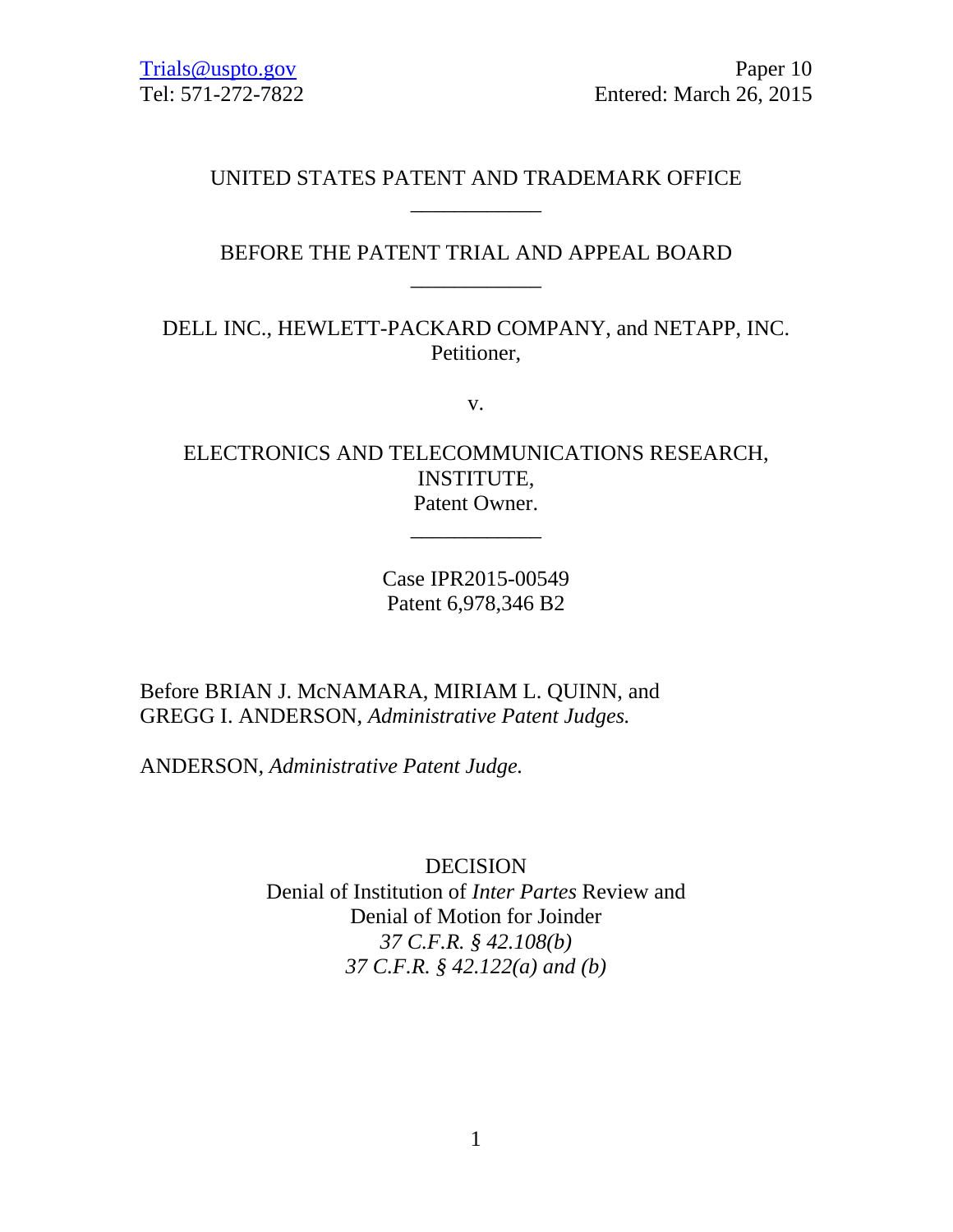l

### I. INTRODUCTION

On January 8, 2015, Dell, Inc., Hewlett-Packard Company, and NetApp, Inc. ("collectively Petitioner") filed a Petition ("Pet.") for *inter partes* review of U.S. Patent No. 6,978,346 B2 (Ex. 1001, "the '346 patent"). Paper 1. Patent Owner waived a Preliminary Response and concurrently represented it did not oppose joinder. Paper 8. Petitioner filed a Motion for Joinder ("Mot.") to join this proceeding with *VMWare, Inc. v. Electronics and Telecommunications Research Institute*, Case IPR2014- 00901 ("'901 IPR").<sup>1</sup> Paper 5. We entered a Decision on Institution ("Dec. Inst.," Paper 14) in the '901 IPR on December 11, 2014. '901 IPR, Paper 14. This case and the '901 IPR both involve the '346 patent.

The Petition for *inter partes* review and Motion for Joinder are denied.

## II. ANALYSIS

# *A. Denial of Petition for Inter Partes Review 1. Background*

The Petition asserts the asserted grounds are identical to those on which we instituted review in the '901 IPR. Pet. 1; Mot. 7. In the '901 IPR we instituted trial on the ground alleging that claims 1–9 were obvious under

<sup>1</sup>*International Business Machines Corporation v. Electronics and Telecommunications Research Institute*, Case IPR2014-00949 ("'949 IPR") was joined previously into the '901 IPR ('949 IPR, Paper 25) and all further filings in the joined proceeding are made in the '901 IPR. Petitioner seeks joinder with the resulting '901 IPR. Mot. 2 n. 1.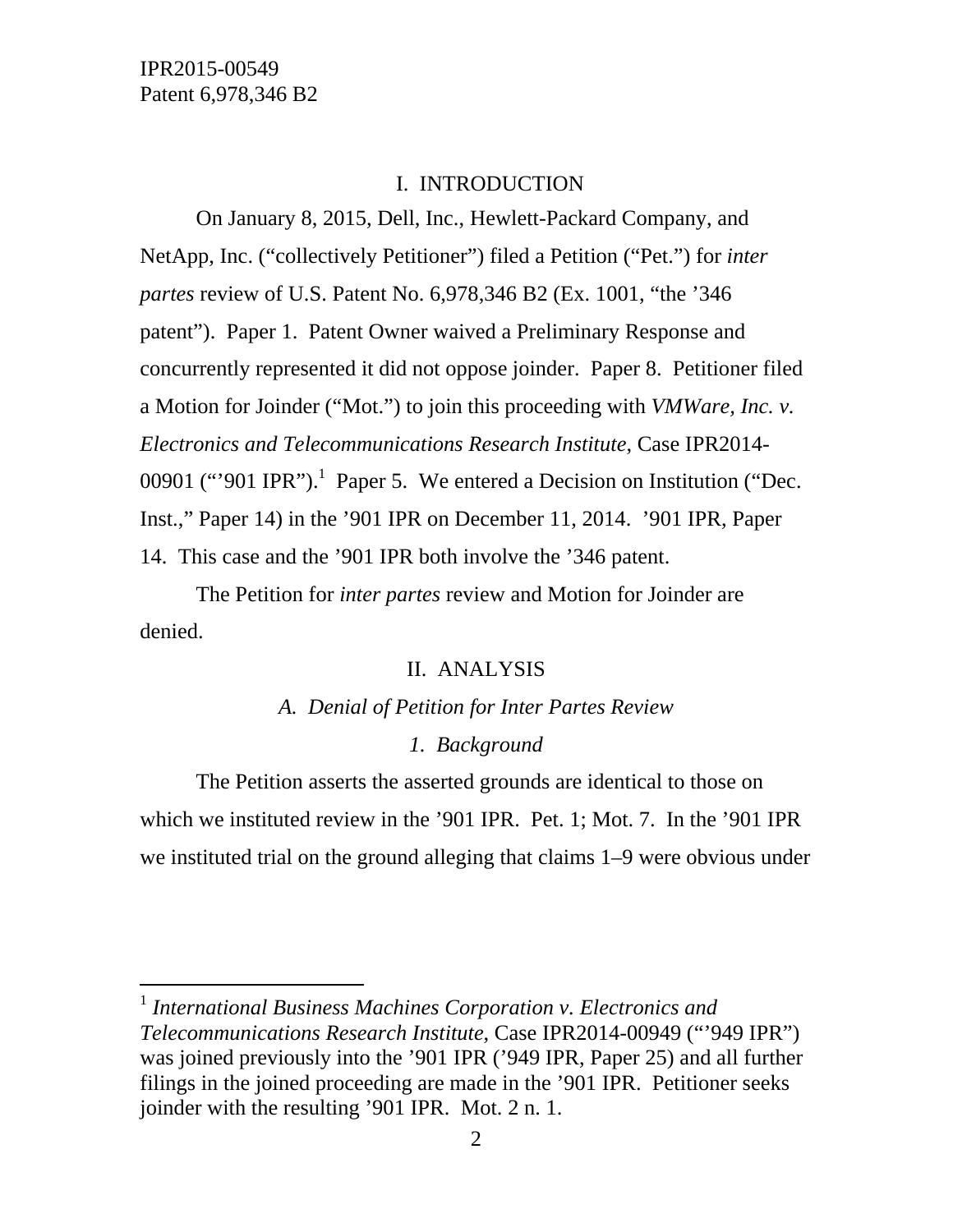$\overline{a}$ 

35 U.S.C. § 103 over Mylex<sup>2</sup> and Hathorn.<sup>3</sup> '901 IPR, Dec. Inst. 22. Hathorn and Mylex also were asserted in challenges against the '346 patent asserted in *Dell, Inc. v. Electronics and Telecommunications Research Institute*, Case IPR2013-00635 ("635 IPR"). Petitioner in this case and in the '635 IPR are the same.

As relevant here,<sup>4</sup> the '635 Petition challenged claims of the '346 patent on the following grounds: (1) claims 1–3 and 8 as obvious under 35 U.S.C. § 103(a) over Weygant and Mylex ('635 IPR Pet. 20–23); (2) claims 4 and 9 as obvious under 35 U.S.C. § 103(a) over Weygant, Mylex, and Serviceguard<sup>5</sup> ('635 IPR Pet. 23–39); (3) claims 5–7 as obvious under 35 U.S.C. § 103(a) over Weygant, Mylex, and  $ANSI<sup>6</sup>$  ('635 IPR Pet. 39–45); (4) claims 1–3 and 5–8 as anticipated under 35 U.S.C. § 102(b) by Hathorn ('635 IPR Pet. 45–60). On March 20, 2014, we instituted trial on the ground that claims 1–3 and 5–8 were anticipated under 35 U.S.C. § 102(b) by Hathorn, denying all other grounds on the merits. '635 IPR, Dec. Inst. 23–24. On February 27, 2015, we entered a Final Written Decision ("Final Dec." Paper 39) finding that claims 1–3 and 5–8 of the '346 patent had not been shown to be unpatentable by a preponderance of the evidence. '635 IPR, Final Dec. 24.

<sup>2</sup>*Storage Area Networks; Unclogging LANs and Improving Data Accessibility, Mylex Corporation*, published May 29, 1998 ("Mylex," Exs. 1006 and 1009).

<sup>&</sup>lt;sup>3</sup> U.S. Patent No. 5,574,950, issued Nov. 12, 1996 ("Hathorn," Ex. 1005).

 $4^4$  One ground is omitted from the list as not including Mylex or Hathorn.

<sup>5</sup>*Managing MC/Serviceguard*, Hewlett-Packard Company, Jan. 1998 ("ServiceGuard," Ex. 1004).

<sup>6</sup>*Fibre Channel Arbitrated Loop* (FC-AL-2), American Nat. Standards Inst., 1999 ("ANSI," Ex. 1008).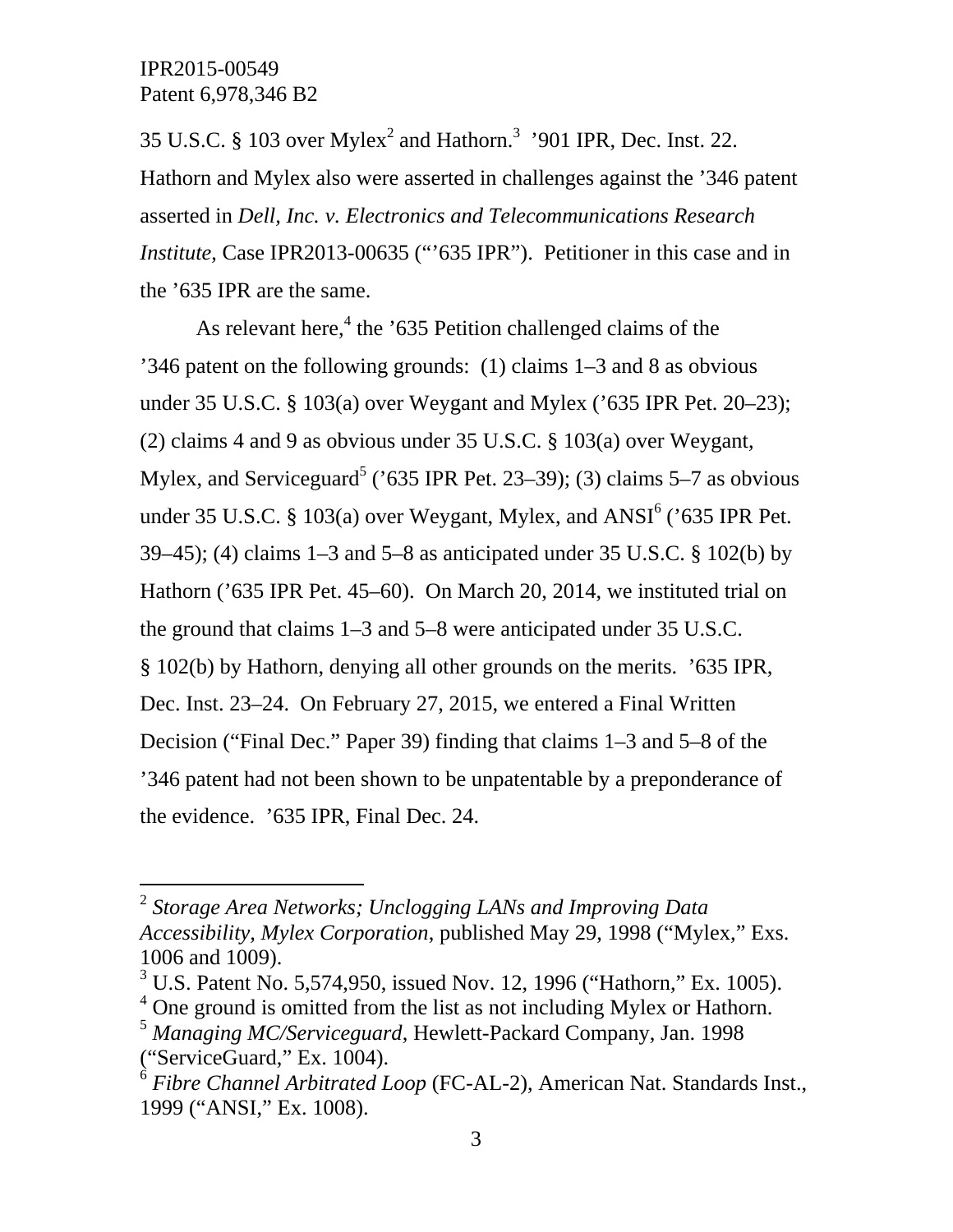*2. Legal Analysis* 

*a. Claims 1–3 and 5–8* 

Petitioner is estopped from requesting *inter partes* review in this case. Under 35 U.S.C. § 315(e)(1), once a Petitioner has obtained a final written decision, that Petitioner may not request or maintain subsequent proceedings on a ground that it "could have raised" during the prior proceeding. Specifically, section 315(e)(1) provides:

(e) Estoppel. –

(1) Proceedings before the office.— The petitioner in an inter partes review of a claim in a patent under this chapter that results in a final written decision under section 318(a), or the real party in interest or privy of the petitioner, *may not request or maintain a proceeding before the Office with respect to that claim on any ground that the petitioner raised or reasonably could have raised during that inter partes review.* 

(Emphasis added).

The first requirement for estoppel is met because the Petitioner here and in the '635 IPR are the same. The entry of the Final Written Decision in the '635 IPR satisfies the second requirement. For the reasons that follow, we determine Petitioner could have raised the ground asserted in this case in the '635 IPR.

What a Petitioner "could have raised" was described broadly in the legislative history of the America Invents Act ("AIA") to include "prior art which a skilled searcher conducting a diligent search would reasonably could have been expected to discover." 157 Cong. Rec. S1375 (daily ed. Mar. 8, 2011) (statement of Sen. Grassley). Indeed, the administrative estoppel codified in  $\S 315(e)(1)$ , as was pointed out, would effectively preclude petitioners from bringing subsequent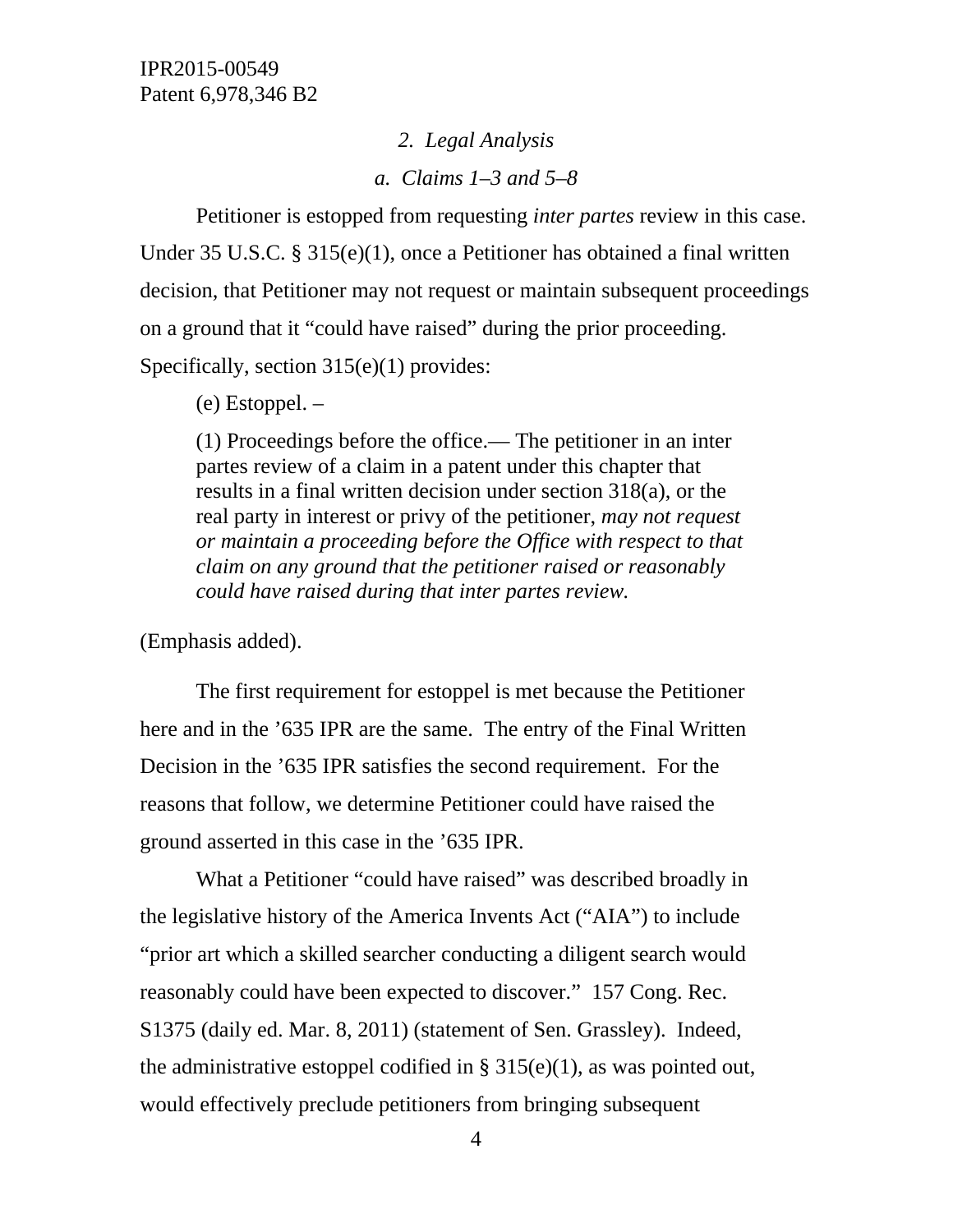challenges to the patent in USPTO proceedings. *See id.* at S1376 (statement of Sen. Kyl) ("This [estoppel] effectively bars such a party or his real parties in interest or privies from later using inter partes review or ex parte reexamination against the same patent, since the only issues that can be raised in an inter partes review or ex parte reexamination are those that could have been raised in [an] earlier post-grant or inter partes review."). We need not investigate what any search might have uncovered, for the record before us shows that the prior art references in the instant Petition were asserted in the '635 IPR.

More specifically, the prior art Petitioner has asserted in the instant Petition, Mylex and Hathorn, was asserted in the '635 IPR against all the claims of the '346 patent. Hathorn was asserted as the basis of an anticipation ground under 35 U.S.C. §102. '635 IPR Pet. 45–60. Mylex was asserted as one of a combination of references in three other obviousness grounds. *Id.* at 23–45. Petitioner asserted Mylex as disclosing a RAID controller limitation in the '635 IPR (see, e.g., '635 Pet. 20–21), where, in the instant Petition, the reference is asserted as disclosing a RAID (Pet. 21). On this record, the differences in how the references have been asserted in these proceedings have no weight on our determination of whether the grounds raised in the instant Petition could have been raised in the '635 IPR. Both Mylex and Hathorn were known to Petitioner as prior art to the '346 patent, and Mylex has been asserted as an obviousness reference in this Petition and in the'635 IPR. It makes no difference to us that Petitioner may have believed Hathorn to be an anticipatory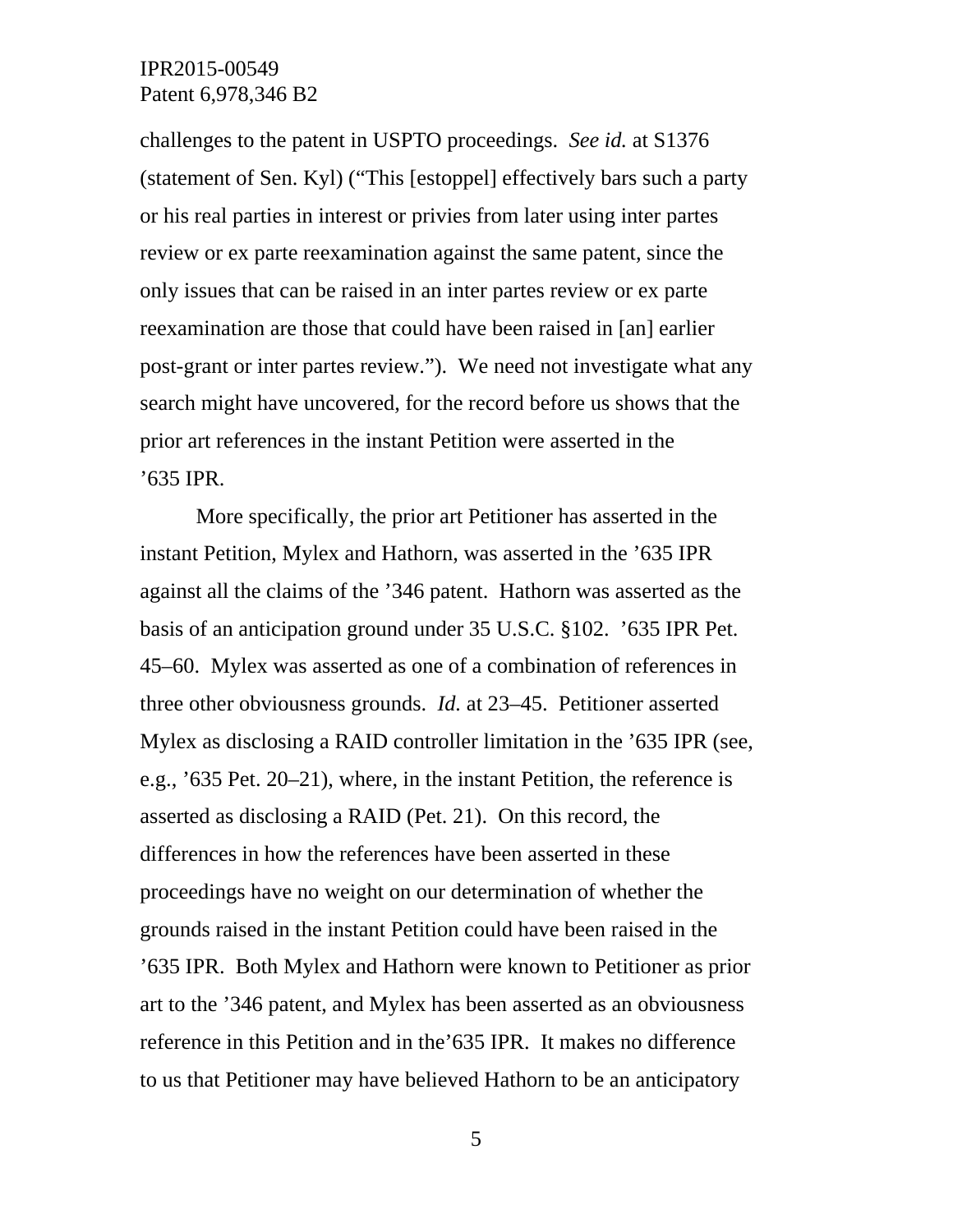reference in the '635 IPR, and that such a belief may have changed during the trial of the '635 IPR, where we ultimately determined in our Final Written Decision that Hathorn did not anticipate any claim of the '346 patent.

On this record, we determine that the combination of Mylex and Hathorn to show obviousness of claims of the '346 patent constitutes a ground that Petitioner could have raised in the '635 IPR. Accordingly, Petitioner is estopped under 35 U.S.C. § 315(e)(1) from asserting that ground now.

### *b. Claims 4 and 9*

Notwithstanding the preceding,  $\S 315(e)(1)$  operates as an estoppel only as to "review of a claim in a patent under this chapter that results in a final written decision." 35 U.S.C. § 315(e)(1). The Final Written Decision in the '635 IPR resulted in a review of claims 1–3 and 5–8, but not of claims 4 and 9. '635 IPR, Final Dec. 24. This Petition challenges all of claims 1–9 as obvious over Mylex and Hathorn. Pet. 4. Thus, *inter partes* review of claims 4 and 9 is not precluded by the estoppel provisions of section 315(e)(1).

35 U.S.C. § 315(b) provides:

(b) Patent Owner's Action. – An inter partes review may not be instituted *if the petition requesting the proceeding is filed more than 1 year after the date on which the petitioner, real party in interest, or privy of the petitioner is served with a complaint*  alleging infringement of the patent. The time limitation set forth in the preceding sentence shall not apply to a request for joinder under subsection (c).

(Emphasis added).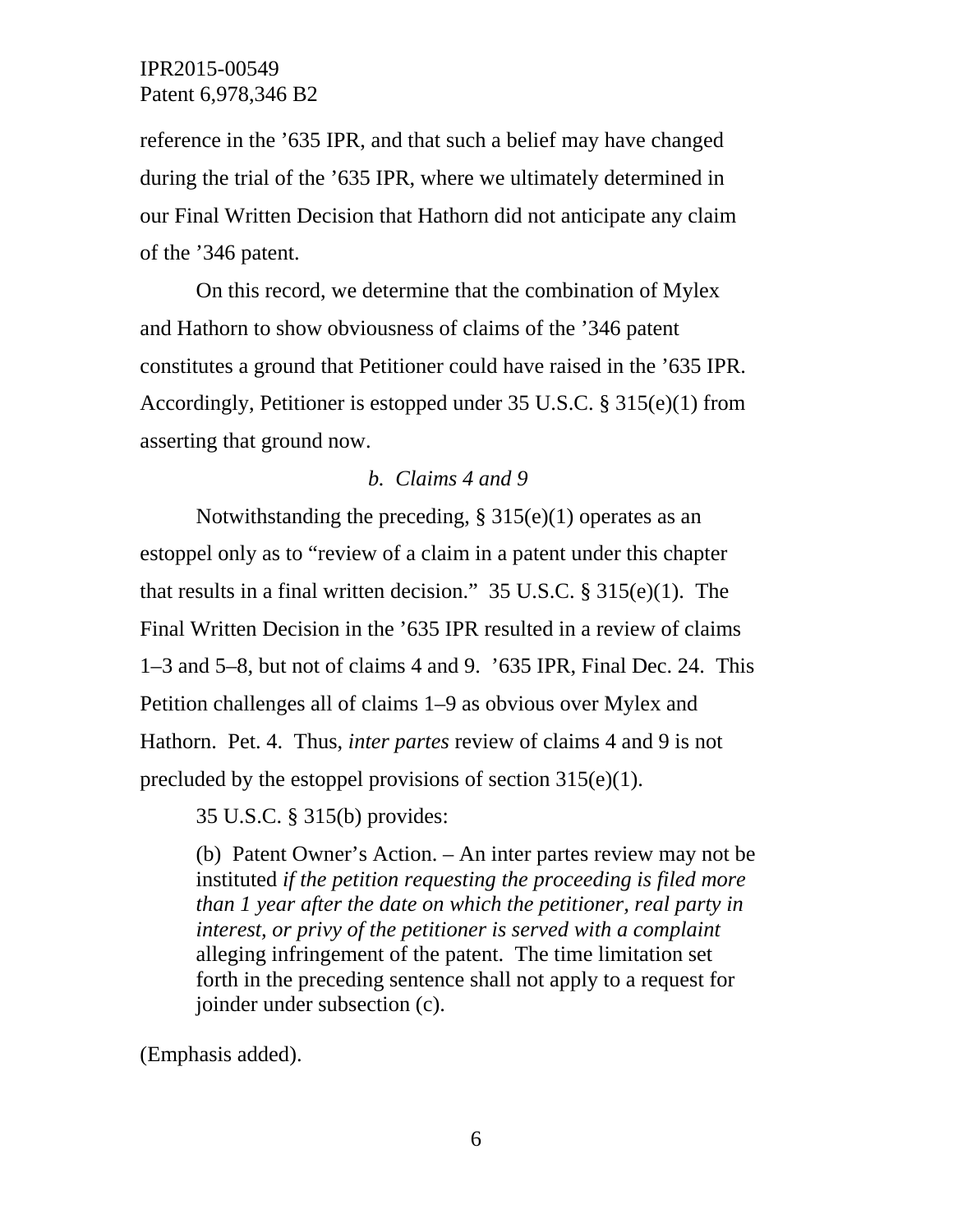Absent joinder, the Petition here is barred under § 315(b) if it was filed more than a year after suit is served. The Petition shows the cases Petitioner lists as related, including those where each Petitioner has been the subject to a claim for infringement of the '346 patent. Pet. 1–2. We have taken judicial notice that each of the parties, the Petitioner here, was served with a complaint on December 3, 2012, more than one year before the January 8, 2015, filing date accorded to this case. Paper 6. As discussed below, we deny Petitioner's Motion for Joinder as to remaining claims 4 and 9. Absent joinder, claims 4 and 9 in this Petition are subject to § 315(b), and the Petition is barred.

### *B. Denial of Motion for Joinder*

We exercise our discretion under 35 U.S.C. § 315(c) and decline to join claims 4 and 9 of this case to the '901 IPR. Section 315(c) provides:

(c) JOINDER.—*If the Director institutes an inter partes review, the Director, in his or her discretion, may join as a party* to that inter partes review any person who properly files a petition under section 311 that the Director, after receiving a preliminary response under section 313 or the expiration of the time for filing such a response, determines warrants the institution of an inter partes review under section 314.

(Emphasis added).

First, we note that Petitioner has the burden of showing that joinder should be granted, and nothing in the record shows us that joinder would be appropriate here for less than all the asserted claims. Further, in declining to join claims 4 and 9 to the '901 IPR we note that, were we to grant joinder, the case would proceed on different claims depending on the party. The '901 IPR has already been subject to joinder (see footnote 1) and has two

7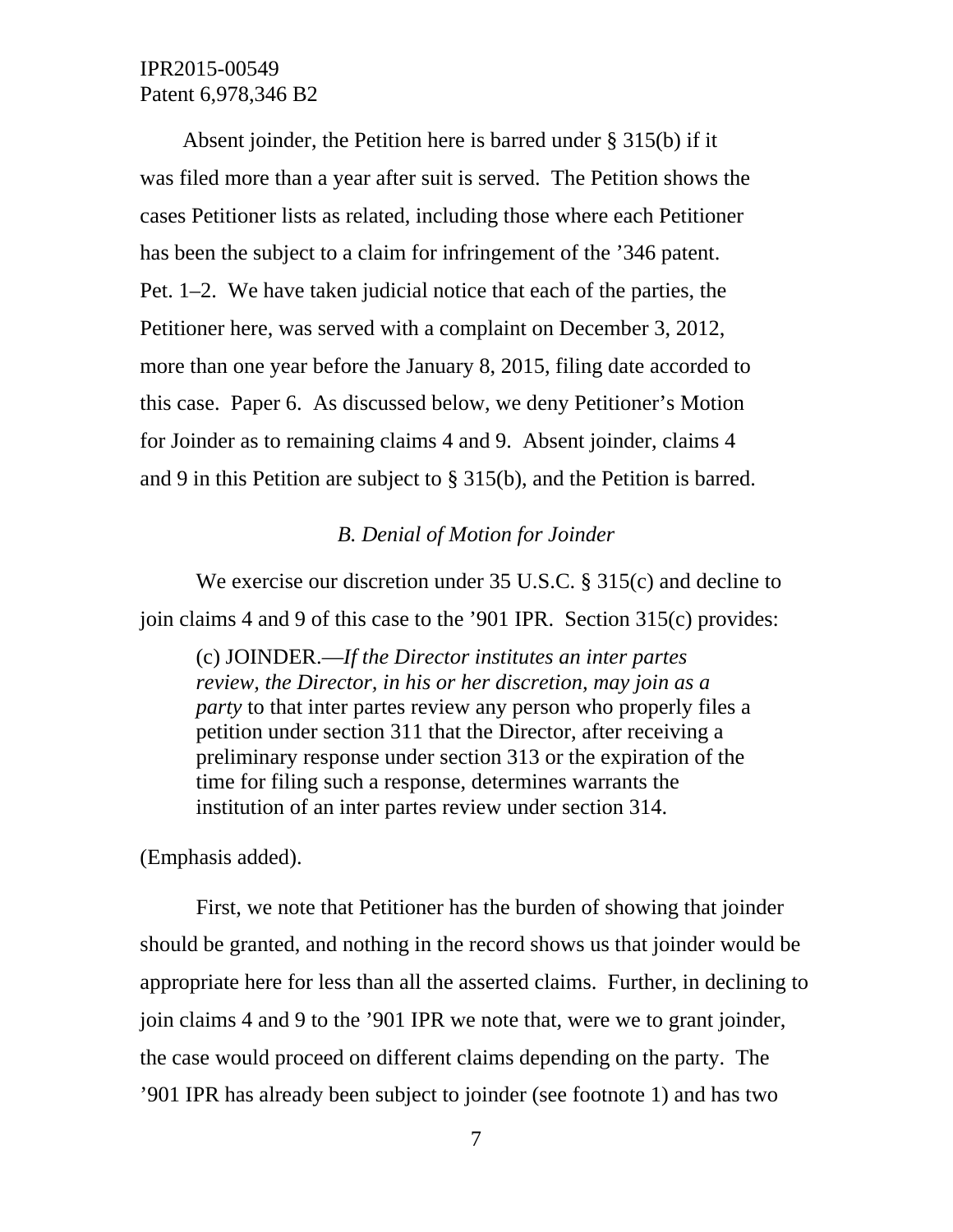Petitioners. Adding a third Petitioner (or more), with grounds that are limited to a small subset of the ongoing trial, will unnecessarily complicate the '901 IPR. In addition, while Patent Owner does not oppose joinder (Paper 8), we cannot ignore the additional time, effort and expense that will fall to Patent Owner. We are also cognizant that Patent Owner's statement of non-opposition does not address the present circumstances of our denial of institution on claims 1–3 and 5–8. On the present record, we are not inclined to join Petitioner to assert a ground partially, i.e., for two claims, but not the others.

#### ORDER

Accordingly, it is

ORDERED that *inter partes* review of U.S. Patent No. 6,978,346 is *denied;* and

FURTHER ORDERED that Petitioner's motion for joinder is *denied*.